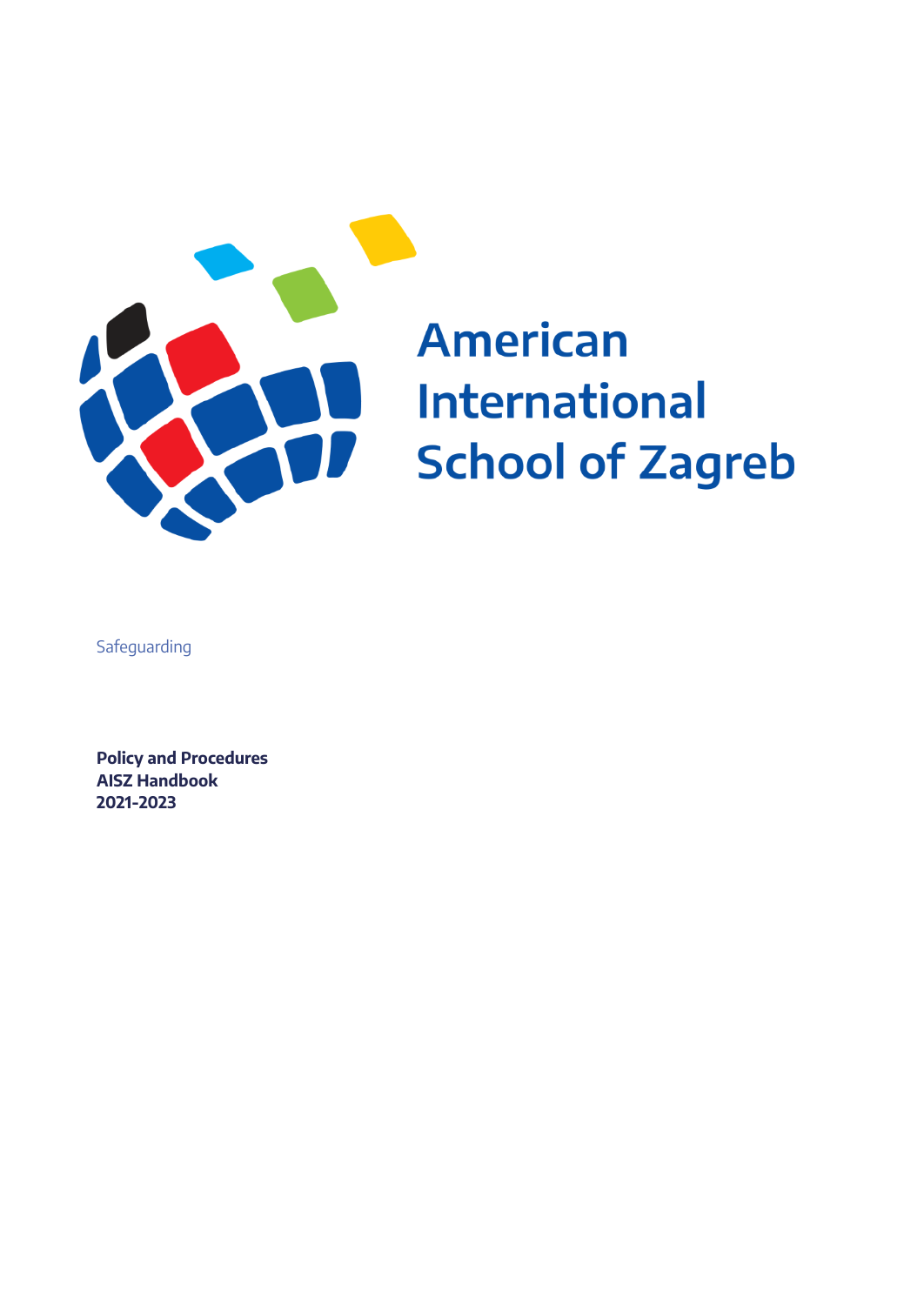#### **Overview**

Child safeguarding is the action that adults and organizations take to prevent and protect children from harm and to support them in the unfortunate event that abuse or injury does take place. It involves all aspects of the school community, from building security, to wellness programs to intervention around child abuse.

The AISZ Child Safeguarding Policy seeks to protect the student, the family and the AISZ community and acknowledges that students can only learn when they feel safe and are free from harm. It ensures that the right to protection and access to confidential support systems is available to all students.

**The American International School of Zagreb respects, and is fully supportive of, the individual differences which make up our community and the world at large. We recognise diversity as an asset to our school. We honor the tenants and ideals reflected in the diversity statements of both the European Union and the Republic of Croatia (link these). These differences include but are not limited to heritage and ethnicity, gender, spiritual beliefs, sexual orientation, identity, socio-economic status, learning styles, personal perspectives and abilities.**

AISZ promotes the values of respect, integrity, compassion and responsibility. Child safeguarding is embedded in the core values and mission of our school. The AISZ Strategic Plan Initiative 4 states that the school will be a place that nurtures "psychological balance and emotional and physical wellness" and Strategic Student Impact Goal 2 guarantees that every student is known, advocated for and supported.

#### **There are three main elements to our Child Safeguarding policy and procedures**

- **Prevention** through the creation of a positive school atmosphere and the teaching and pastoral support offered to students.
- **Protection** by following agreed procedures, ensuring all staff are trained and supported to respond appropriately and sensitively to Child Safeguarding concerns.
- **Support** for students who may have been abused.

The American International School of Zagreb endorses the United Nations Convention on the Rights of the Child (UNCRC), of which our host country, Croatia, is a signatory and seeks to be a safe haven for students who may be experiencing abuse or neglect in any aspect of their lives. The principal UNCRC articles, relevant to AISZ, include:

**Article 3:** The best interests of the child must be <sup>a</sup> top priority in all decisions and actions that affect children.

**Article 19:** [Governments] must do all they can to ensure that children are protected from all forms of violence, abuse, neglect and bad treatment by their parents or anyone else who looks after them

**Article 39:** Children who have experienced neglect, abuse, exploitation, torture or who are victims of war must receive special support to help them recover their health, dignity, self-‐respect and social life.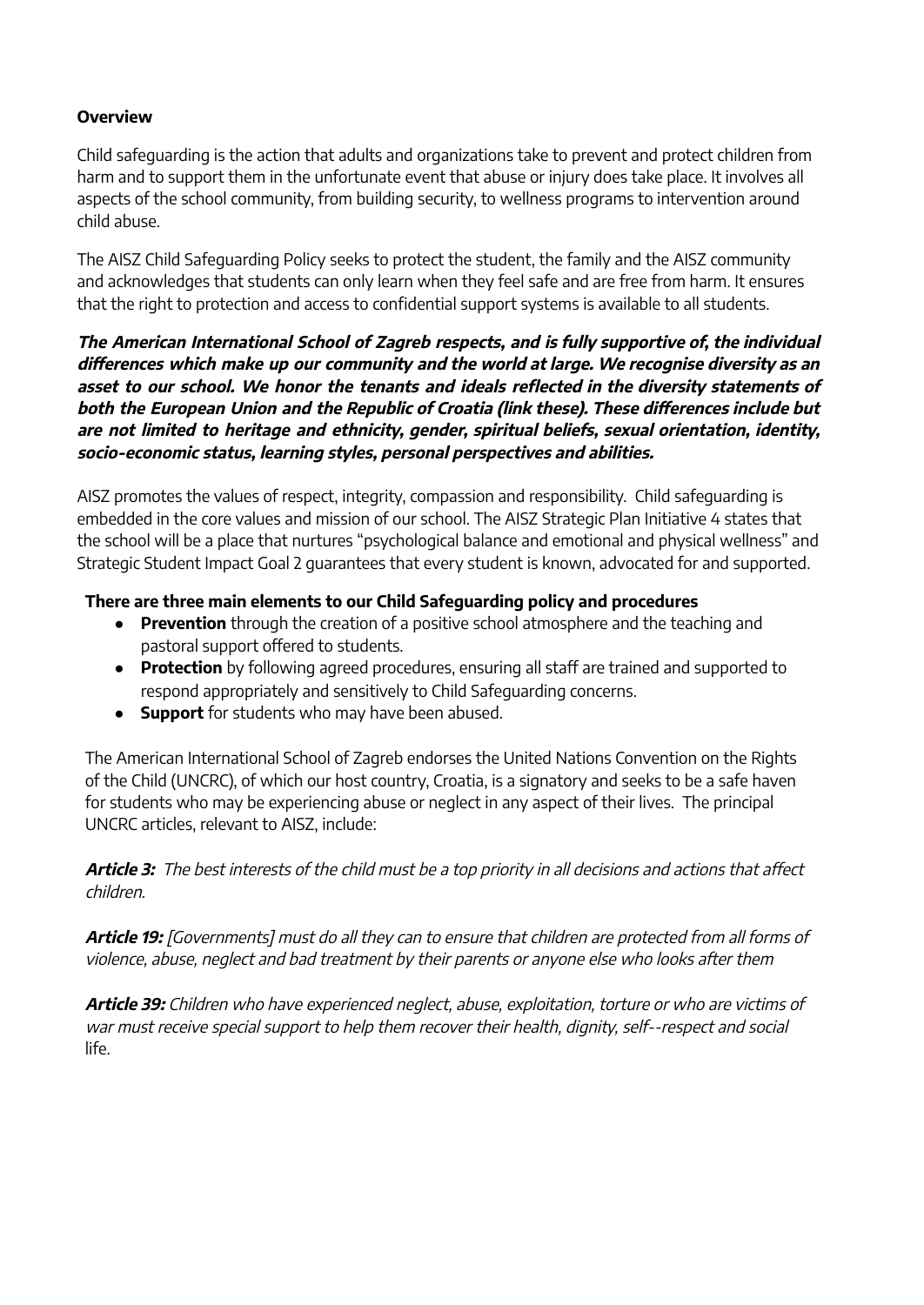#### **Definitions of Child Abuse and Neglect**

AISZ uses the World Health Organization's (WHO's) definition of abuse and neglect:

"Child abuse or maltreatment constitutes all forms of physical and/or emotional ill-‐treatment, sexual abuse, neglect or negligent treatment, resulting in actual or potential harm to the child's health, survival, development or dignity in the context of <sup>a</sup> relationship of responsibility, trust or power."

For the purposes of this document a CHILD is defined as being any person under the age of 18 or any person enrolled at AISZ as a full-‐time student, even if that person has reached his/her 18 birthday.

Definition of harm (from NSPCC):

- "Harm" is the "ill treatment or the impairment of the health or development of the child"
- Seeing or hearing the ill-treatment of another person is also a form of harm
- Harm can be determined "significant" by "comparing a child's health and development with what might be reasonably expected of a similar child".
- Although there is no absolute criteria for determining whether or not harm is "significant", local authorities such as social services, police, education and health agencies work with family members to assess the child, and a decision is made based on their professional judgment using the gathered evidence.

Possible Signs of Abuse may include:

- The pupil's behavior stands out from the group as either being extreme model behavior or extremely challenging behavior
- Or there is a sudden change in the pupil's behavior
- The pupil asks to drop subjects or becomes disconnected socially, emotionally or academically
- The pupil's development may be delayed
- The pupil loses or gains weight
- The pupil is reluctant to go home

Behavioral indicators in and of themselves do not constitute abuse or neglect. Together with other indicators, such as family dynamics, they may warrant a referral.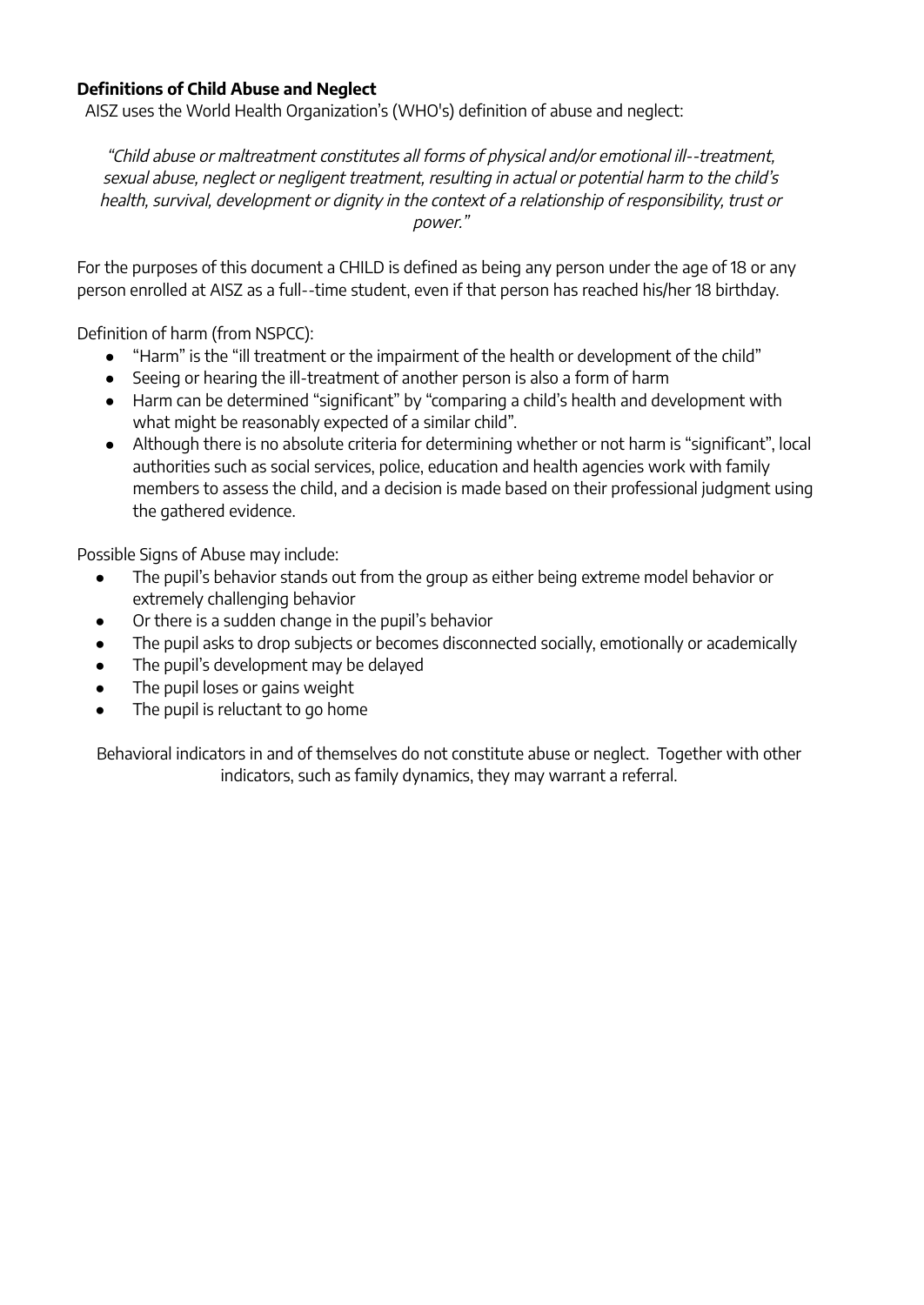## **Physical Abuse**

#### **Physical Abuse**

- Physical Abuse refers to "deliberately inflicted injury" CARR, p.899 that are cruel or inhumane regardless of observable injury. Such acts may include, but are not limited to, instances of extreme discipline demonstrating a disregard of a child's pain and/or mental suffering; and/or
- Creating a substantial risk of physical harm to a child's bodily functioning; and/or
- Assaulting or criminally mistreating a child as defined by either the criminal code or school policy; and/or
- Engaging in actions or omissions resulting in injury to, or creating a substantial risk to the physical or mental health or development of a child; and/or
- Failing to take reasonable steps to prevent the occurrence of any of the above.
- **POSSIBLE INDICATORS OF PHYSICAL ABUSE** skin bruising, burns, disfigurement, impairment of physical or emotional health, or loss or impairment of any bodily function ● Bruises of different ages (various colors) Injuries reflecting shape of article used (electric cord, belt, buckle, ping pong paddle, hand) Injuries that regularly appear after absence or vacation ● Unexplained burns, especially to soles, palms, back, or buttocks ● Burns with a pattern from an electric burner, iron, or cigarette ● Rope burns on arms, legs, neck, or torso ● Injuries inconsistent with information offered by the child ● Immersion burns with a distinct boundary line ● Unexplained laceration, abrasions, or fractures
	- Might be signs of change in behavior, weight loss, malnutrition, anxiety
	- ●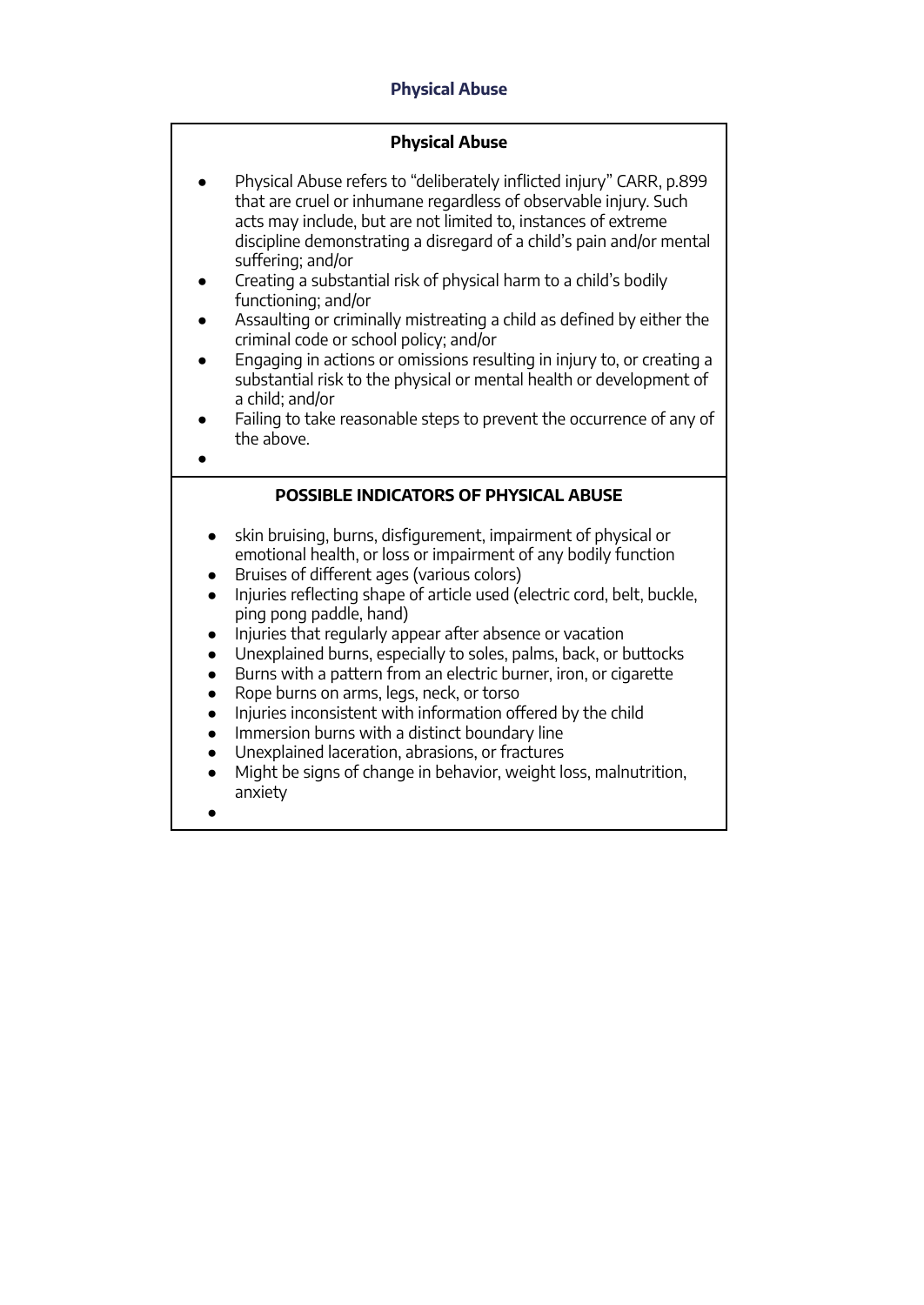# **Neglect and Emotional Abuse**

| <b>Neglect</b>                                                                                                                                                                                                                                                                                                                                                                                                                                                                                                                                                                                                                                                                                                                                                                                                                                                    | <b>Emotional Abuse</b>                                                                                                                                                                                                                                                                                                                                                                                                                                                                                                                                   |  |  |  |
|-------------------------------------------------------------------------------------------------------------------------------------------------------------------------------------------------------------------------------------------------------------------------------------------------------------------------------------------------------------------------------------------------------------------------------------------------------------------------------------------------------------------------------------------------------------------------------------------------------------------------------------------------------------------------------------------------------------------------------------------------------------------------------------------------------------------------------------------------------------------|----------------------------------------------------------------------------------------------------------------------------------------------------------------------------------------------------------------------------------------------------------------------------------------------------------------------------------------------------------------------------------------------------------------------------------------------------------------------------------------------------------------------------------------------------------|--|--|--|
| Neglect is a failure to provide for a child's basic<br>needs within their own environment:<br>Physical Neglect (e.g., failure to provide<br>necessary food, clothing or shelter, or lack<br>of appropriate supervision-this would<br>include failure to provide proper adult<br>guardianship such as leaving children<br>unsupervised at home for any extended<br>period of time.<br><b>Medical Neglect</b> (e.g., failure to provide<br>necessary medical or mental health<br>treatment); and/or<br><b>Emotional Neglect</b> (e.g., a pattern of<br>actions, such as: inattention to a child's<br>emotional needs, failure to provide for<br>psychological needs (such as protection and<br>intellectual stimulation, and social<br>interaction) age appropriate limit setting,<br>discipline (alcohol use), and opportunities<br>for autonomy and independence, | punishment for minor misdemeanors<br>punishment for positive behaviors (smiling,<br>problem solving)<br>criticism, ridicule, humiliation and threats<br>$\bullet$<br>rejection, discouragement of attachment<br>$\bullet$<br>and exclusion from family life<br>blocking of the development of appropriate<br>peer relationships<br>corruption through drug use, prostitution<br>or theft<br>attitudinal corruption through encouraging<br>prejudicial hatred<br>Consistent withholding of love and/or<br>$\bullet$<br>attention as a form of punishment. |  |  |  |
| By themselves, these signs do not prove abuse or neglect. But they do tell us we need to                                                                                                                                                                                                                                                                                                                                                                                                                                                                                                                                                                                                                                                                                                                                                                          |                                                                                                                                                                                                                                                                                                                                                                                                                                                                                                                                                          |  |  |  |

By themselves, these signs do not prove abuse or neglect. But they do tell us we need to know more about the child's or youth's circumstances. They can be the result of phenomena such as divorce, separation, death of <sup>a</sup> significant person or the arrival of <sup>a</sup> new sibling.

| <b>POSSIBLE INDICATORS of NEGLECT:</b>                                                                                                                                                                                                                                                                                                                                                  | <b>POSSIBLE INDICATORS of EMOTIONAL</b>                                                                                                                                                                                                                                                                                                                                                                                                                                                                                                                                                                                                                                                                                                                                                 |
|-----------------------------------------------------------------------------------------------------------------------------------------------------------------------------------------------------------------------------------------------------------------------------------------------------------------------------------------------------------------------------------------|-----------------------------------------------------------------------------------------------------------------------------------------------------------------------------------------------------------------------------------------------------------------------------------------------------------------------------------------------------------------------------------------------------------------------------------------------------------------------------------------------------------------------------------------------------------------------------------------------------------------------------------------------------------------------------------------------------------------------------------------------------------------------------------------|
| Child is unwashed or hungry<br>Parents are uninterested in child's<br>academic performance<br>Parents do not respond to repeated<br>communications from the school<br>Child does not want to go home<br>Both parents or legal guardians are<br>absent from the home without providing<br>adequate age-appropriate supervision.<br>Parents cannot be reached in the case of<br>emergency | <b>ABUSE:</b><br>bedwetting and/or diarrhea<br>frequent psychosomatic complaints,<br>$\bullet$<br>headaches, nausea, abdominal pains<br>mental or emotional development lags<br>$\bullet$<br>behaviors inappropriate for age<br>fear of failure, overly high standards,<br>$\bullet$<br>reluctance to play<br>fears consequences of actions, often<br>leading to lying<br>extreme withdrawal or aggressiveness,<br>$\bullet$<br>mood swings<br>overly compliant, too well-mannered<br>excessive neatness and cleanliness<br>extreme attention-seeking behaviors<br>poor peer relationships<br>severe depression, may be suicidal<br>$\bullet$<br>runaway attempts<br>violence is a subject for art or writing<br>complains of social isolation<br>forbidden contact with other children |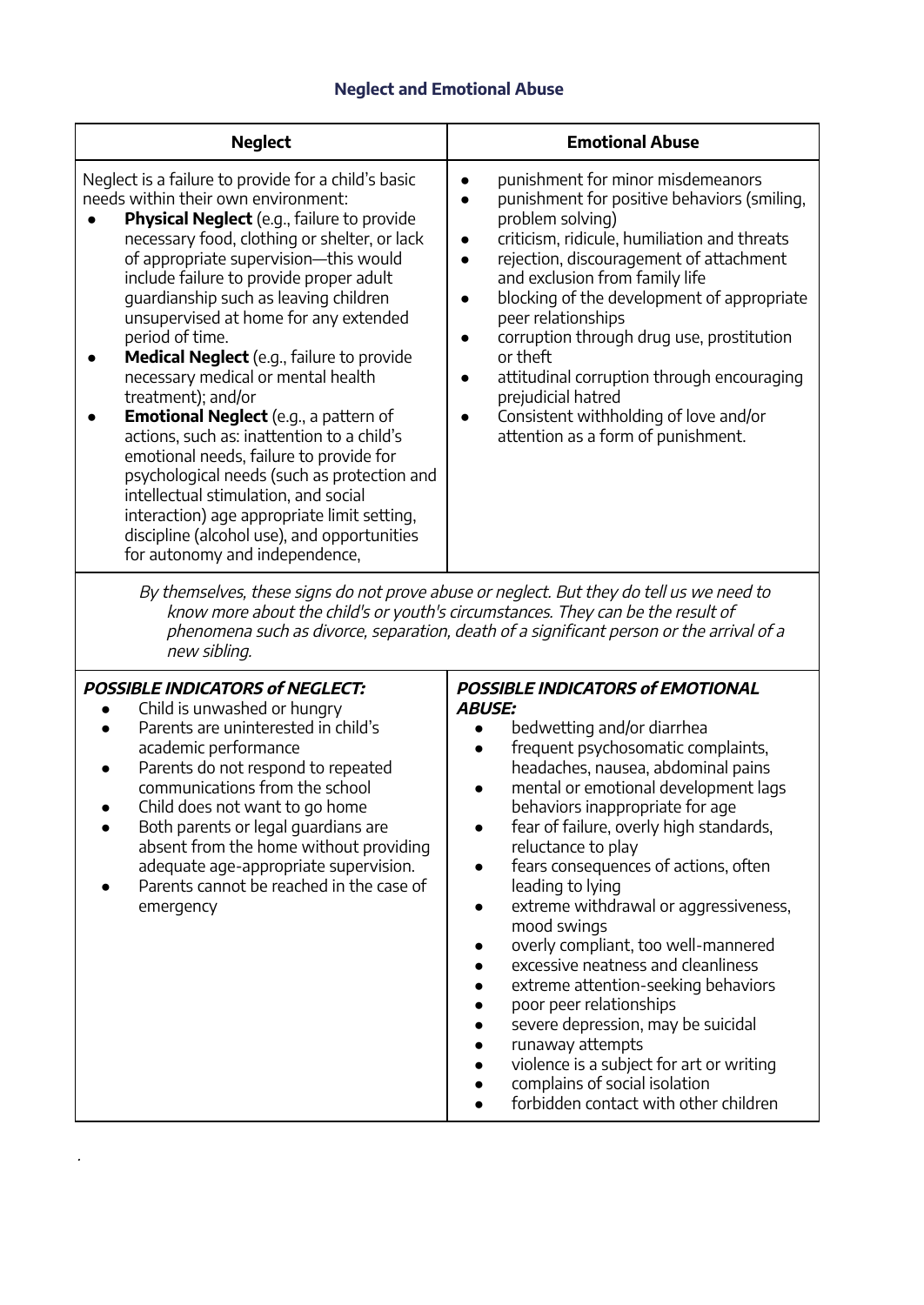## **Sexual Abuse**

#### **Sexual Abuse**

Sexual abuse is committing or allowing to be committed any sexual offense against a child as defined either by the criminal code of the host country or school policy or intentionally touching, either directly or through clothing the genitals anus or breast of a child for other than hygiene or child care purposes. It also includes non-contact sexual gratification involving a child such as having the him/her view sexually explicit images, exchanging sexually explicit texts, or other forms of sexual dialogue with a child

- Sexual abuse has some different characteristics of child abuse that warrant special attention.
- The planning, referred to as Grooming, often results in victims accepting the blame, responsibility, guilt and shame for the sexual behavior of the offender.
- Sexual abuse requires far more secrecy than other forms of child abuse, so is more difficult to report.
- Many victims, through the process of grooming, are taught that the sex is a form of love, so tend to love their offender and often present as happy and well-adjusted children with no negative symptoms because of their perception of being loved.
- Working with the sexual offender cannot be done by school counselors.

## **POSSIBLE INDICATORS of SEXUAL ABUSE:**

- Sexual knowledge, behavior, or use of language not appropriate to age level
- Unusual interpersonal relationship patterns
- Venereal disease in a child of any age
- Evidence of physical trauma or bleeding to the oral, genital, or anal areas
- Difficulty in walking or sitting
- Refusing to change into PE clothes, fear of bathrooms
- Child running away from home and not giving any specific complaint
- Not wanting to be alone with an individual
- Pregnancy, especially at a young age
- Extremely protective parenting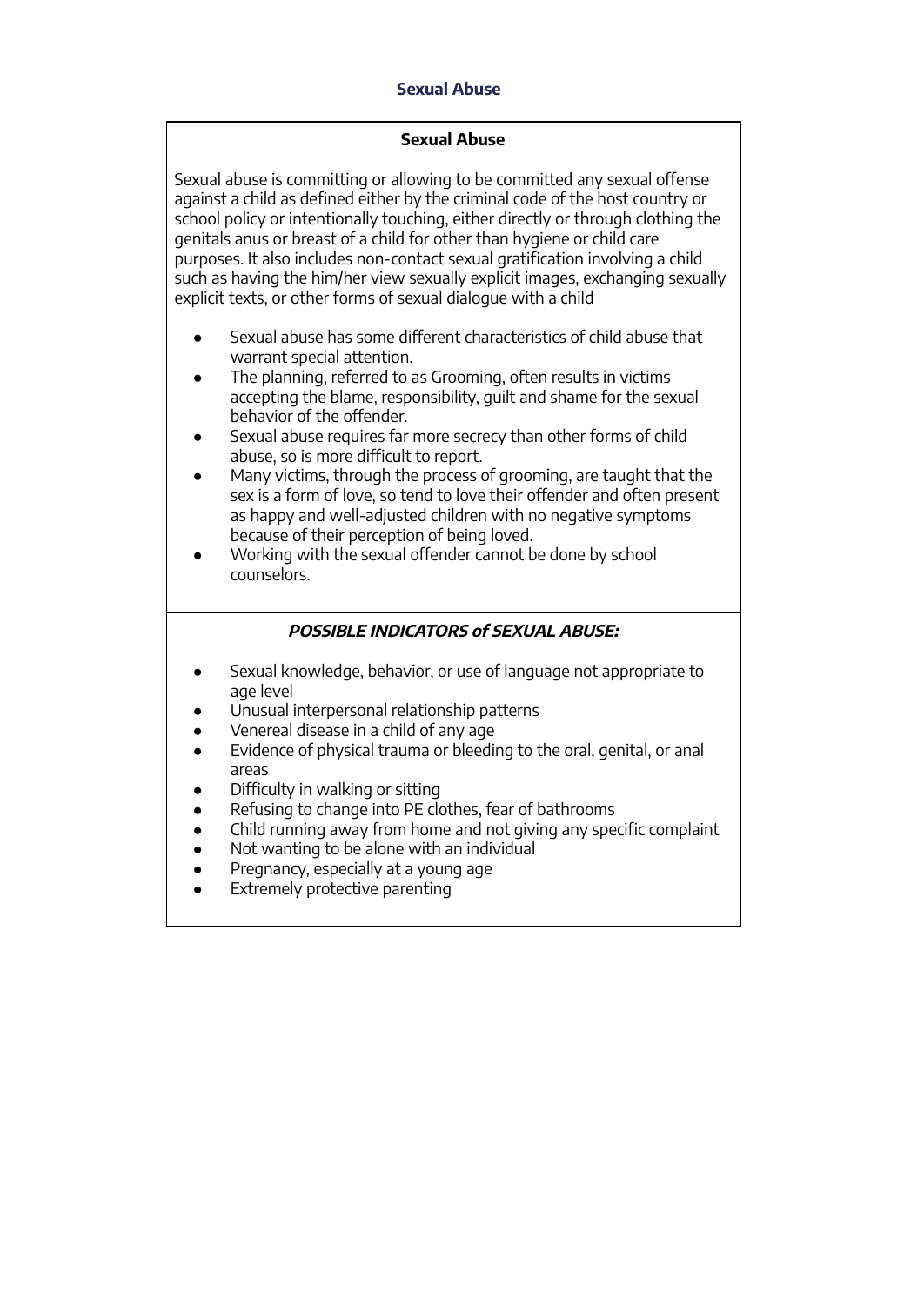## **Systems to support school-wide safeguarding**

In order to prevent abuse, protect children and respond to concerns, AISZ has developed key structures to ensure child safeguarding is at the forefront of every school operation/function. The following is a description of the teams and roles developed to protect children at AISZ:

**Safeguarding Response Team** - To address safeguarding concerns that are reported in a timely manner:

The whole team is comprised of:

- Designated Safeguarding Lead DSL
	- School Director
- Designated Safeguarding Officers DSO
	- Counselors, Doctor, Principals, Business Manager (in cases involving Staff)

Some responses may only require divisional representatives to be present.

**Safeguarding Committee**: To identify and set safeguarding agenda and priorities, to move the school forward and to review data and respond to trends and patterns.

The Committee is comprised of:

Director, Counselors, Outside consultant(s), Principals, Doctor, Facilities Manager, Business Manager, Tech Director, Admissions, Curriculum coordinator, Athletics Director

The Committee will meet quarterly. Follow up meetings may require additional or only specific representatives to be present, task depending.

As a recognised school affiliated with the Department of Overseas Schools, the RSO from the US embassy is connected to all safeguarding procedures and policies. The representative meets with the director and committee twice annually for program and policy review and audit.

# **Policies to support School Wide Safeguarding**

There are several school-wide policies that address and/or support our safeguarding efforts. They include the following:

- Diversity
- Handbook anti bullying, code of conduct and dismissal, attendance, drug/alcohol use
- Tech responsible use
- Safe Recruitment Policy Employee screening and code of conduct through Human Resources
- Adult Report Policy
- Emergency Response Procedures
- Field Trip
- Admissions photography, child wellness covenant, medical information
- Guardianship: From the Community Handbook p. 13 Should parents / legal guardian leave the country for any reason, the responsibility for informing the school of all appropriate contact details lies with the parent or guardian. **Temporary Change of Guardian Forms** are available from AISZ. These forms are expected to be completed prior to parents / guardians leaving the country. AISZ requires the appropriate contact details of the legal guardians of the student in Zagreb.

(AISZ defines Caretaker as follows: An adult designated to make any and all legal, financial, social and medical decisions for the child in the parents' or guardians' absence.) Employees are expected to review these policies upon hire and annually thereafter.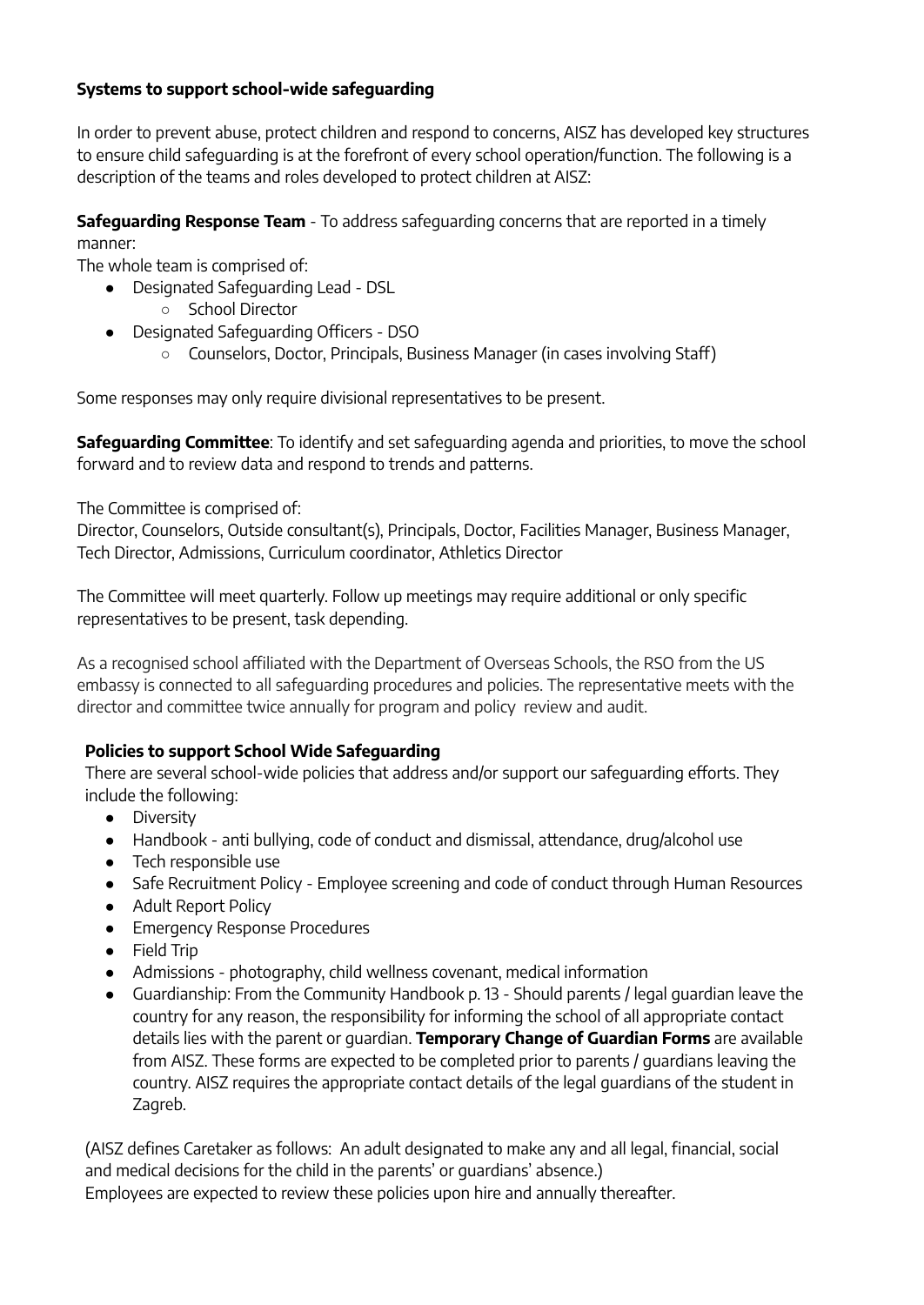## **Safer Recruitment**

AISZ will work with the Recruitment Agencies to ensure that the reference checks and background screening undertaken by such agencies compliments AISZ's own recruitment protocols. Background checks will be carried out for all local staff and for those expatriate staff who are not able to provide <sup>a</sup> police clearance certificate or there are concerns about the reliability of such certificates.

AISZ's Safer Recruitment Protocols are summarized below:

- All job postings include a statement that emphasizes our commitment to safeguarding.
- Candidates will complete a specific AISZ job application to ensure consistency in the data we are collecting from potential employees.
- Human Resources (HR) reviews and flags any gaps in employment history and will discuss them with the applicant.
- Interviews include at least 2 questions designed to assess a candidate's understanding of child safeguarding and appropriateness to work with children.
- Reference checks will include questions asking about suitability to work with children and safeguarding concerns.
- HR obtains certified copies of education certificates.
- Candidates complete a "statement of suitability" disclosing any past safeguarding issues.
- Background checks including a global identification check, a criminal check, global sanctions check and adverse media search (done by HireRight) must be complete before staff permitted to be alone with children
- Candidates who have a criminal record or about whom there have been some concerns about their suitability to work with children are not offered a position.

Upon hire:

- All candidates provide attestation that they have read and understand the AISZ child safeguarding policy and procedure and Employee Code of Conduct.
- New staff participates in safeguarding training for new employees
- AISZ keeps employment records to document any safeguarding concerns

# **Single Central Registry (SCR)**

The AISZ HR department will maintain a central record of staff training, hiring information, background checks and staff disciplinary proceedings. Locating this information in a central place ensures that any patterns of concern are more easily identified.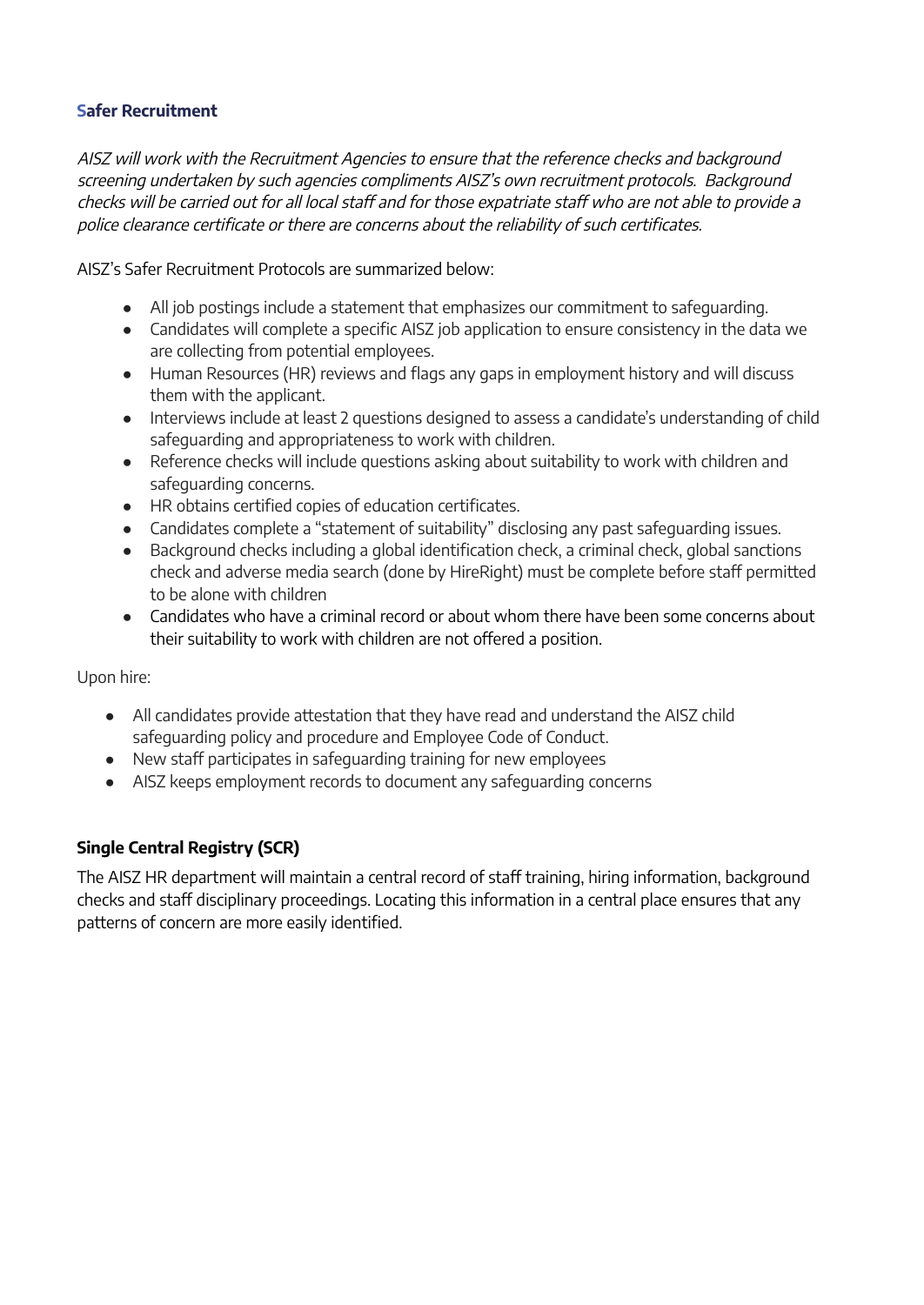#### **Training and Review**

This policy will be reviewed and revised annually during administrative orientation to reflect policy and staff changes as needed.

All adults who are regularly on AISZ's campuses will be expected to undergo appropriate training on a regular basis. No adult should be alone with a child until appropriate training has been completed.

## **Faculty**

Annually During Orientation (August)

- o General Duty of Care
- o Understanding Child Safeguarding, types and symptoms of abuse, how to handle disclosures
- o AISZ Child Safeguarding Policies and Procedures, how to report concerns,
- o Adult Code of Conduct

## **On orientation of new staff and every three years following:**

o TES/EduCare - Safeguarding and Duty of Care online training certificate - **Child Protection for International Schools (5 hours)**

#### **Administrative Staff in charge of hiring - Principles, Director, HR, Business Manager**

o TES/EduCare - Safeguarding and Duty of Care online training certificate - **Child Protection for International Schools (5 hours)**

#### **Staff: Security, Maintenance, Kitchen Transport (in home language) Annually:**

● General Duty of Care: AISZ Child Safeguarding Policies and Procedures, how to report concerns, Code of Conduct

#### **Others - volunteers, outside providers, student teachers, supply staff (as hired/needed)**

o General Duty of Care: AISZ Child Safeguarding Policies and Procedures, how to report concerns, Code of Conduct

## **Curriculum**

AISZ has adopted the The Second Step Child Protection Unit developed by the **Committee for Children** as the basis for delivering age-‐appropriate curriculum for Grades Pre Kindergarten to 5, delivered annually. For other grade levels, age-‐appropriate curriculum has been developed as part of the mentor and advisory programs using the International School Counselor Association Standards (ISCA) standards. This curriculum is based on empowering students with three ways to protect themselves:

**Recognize** unsafe behavior **Report** by telling a trusted adult **Refuse** by learning how to say No.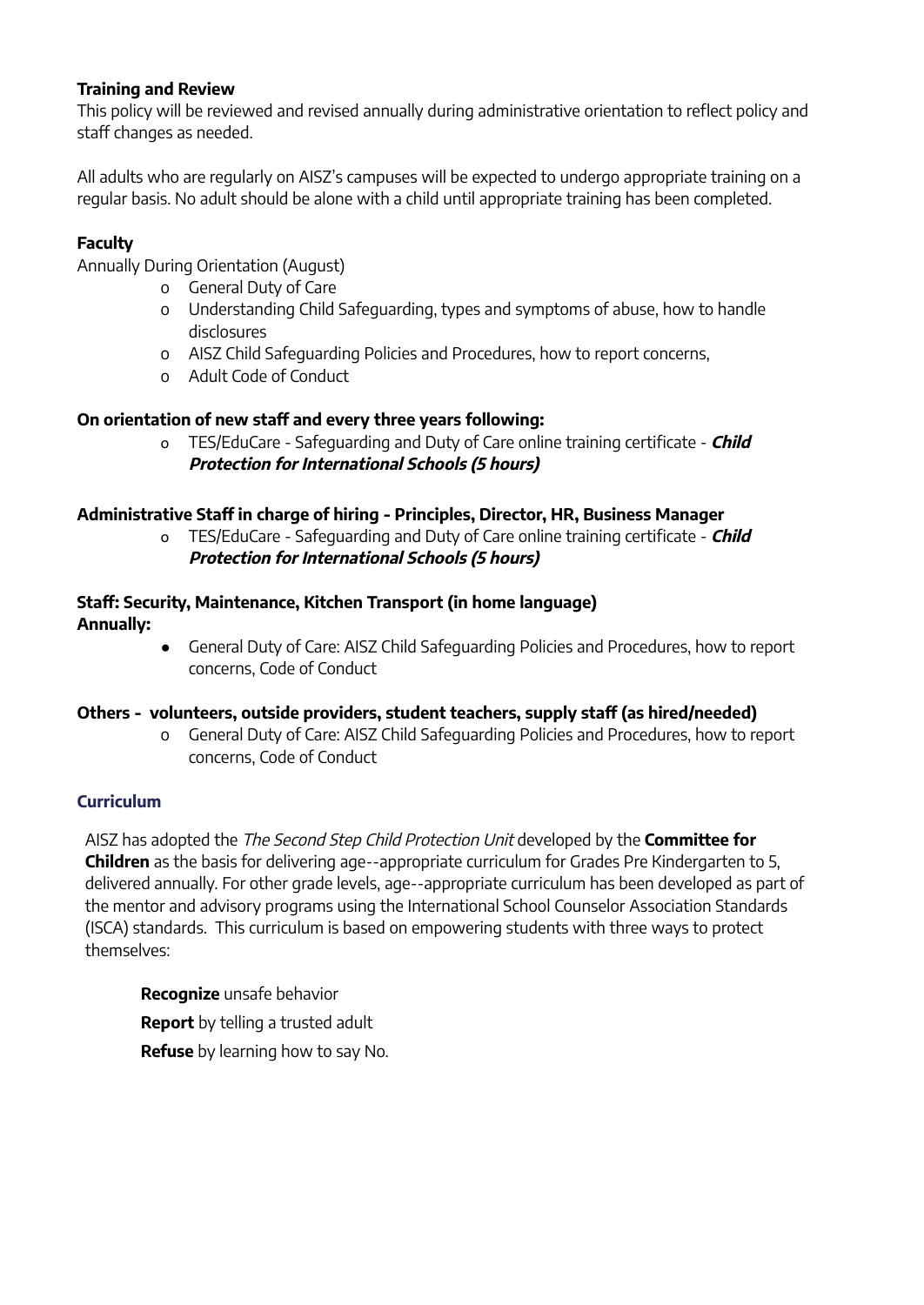#### **Response**

All adults have a duty to act if they have a concern about a child's welfare. Concerns may be as a result of:

- **Observed** student behavior (physical, emotional, change in behavior)
- **Hearsay** (third party disclosure)
- **Disclosure** (specific report made by a student directly or via a trusted adult)
- **Observed** adult behavior (breach of Code of Conduct)

With any concern, adults will be expected to:

- **Maximize confidentiality by sharing only with Safeguarding Response Team members**- Respect privacy of students, families and teachers by only sharing the information with the DSO, minimize possibility of sensitive and personal information spreading within the community
- Make a written report by completing the **Record of Concern [Form](https://drive.google.com/file/d/1C7LGwjiRdYQ8zaEt8fdKeNgNWJDDxSYR/view?usp=sharing)**
- Pass on their concern to the designated safeguarding Officers (DSO) or Lead (DSL) within 24 hours. A specific disclosure by a student must be reported before the close of the school day.
- Relevant DSOs take initial steps to evaluate threat/risk and next steps
- If deemed necessary, entire safeguarding response team is immediately called to convene

## **Student Services and Safeguarding**

There may happen that a safeguarding or child protection concern may arise as part of a broader discussion of student learning and wellbeing during a Student Services Team meeting (SST). In this case, the meeting will be ended, a report completed and submitted and the Safeguarding team called together as needed.

## **Low Level Concerns**

There may be times in which there is a question about whether the concern meets the threshold for reporting. For example a student has a change in behavior that is difficult to pinpoint or an adult is interacting with students in a way that doesn't "seem right" but is difficult to explain.

It is still important that these concerns are reported, using the Record of Concern form linked above.The concern could be a misunderstanding or an issue not related to safeguarding. However, there are times in which multiple low level concerns over a period lead to larger concerns about staff conduct or student safety.

## **Concerns About an Adult**

**Whistleblowing (Faculty [Handbook](https://docs.google.com/document/d/1bEWP8thmR3TWkEt6eK1g2Oj0xnreXWgT2FVlUR_WBTI/edit?usp=sharing) p.84) -** No member of staff will suffer a detriment or be disciplined for raising a genuine concern about unsafe practice, provided that they do so in good faith and following the whistleblowing procedures.

All adults in the AISZ community (staff, contracted employees, volunteers) are expected to adhere to the Staff Code of Conduct and uphold the AISZ core values. If there is a concern about how an adult(s) interacts with a child, even if it is a gut feeling that something does not seem right, it should be reported to the Designated Safeguarding Lead (DSL).

In the event that a concern about an adult is reported to another member of staff or faculty, that report needs to be brought directly to the DSL.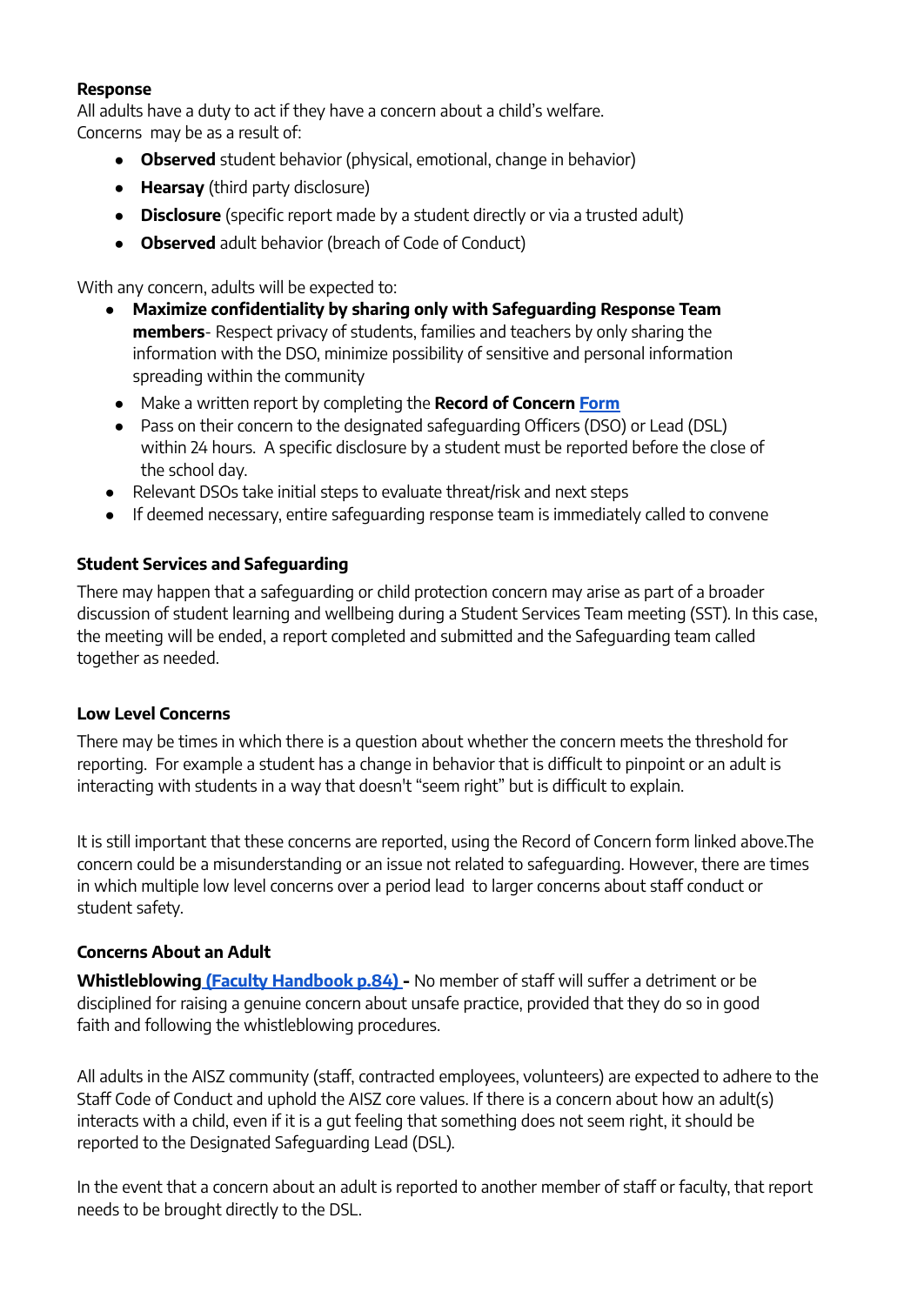If the concern involves the Director (or a member of the Board of Management) or where an adult feels unable to raise a concern about poor safeguarding practice with the Principals or Director, or where they feel that their concern is not being addressed, then a report should be made directly to the Chair of the School Board.

The Report of Concern will be filed in a confidential file in the HR Department.

**Neutral Notification (self-report)** is the mechanism through which staff can self-report any conduct that is out of the ordinary or could be misconstrued as a safeguarding concern. Neutral notification can take place before an interaction (i.e. explaining why you will need to have a private meeting with a student) or after the event (you urgently need to go into a child designated bathroom to assist a student in need). Neutral notification reports can be made by anyone and given any DSO for safe record keeping.

## **Handling a Disclosure**

Any adult, to whom a student makes a disclosure, must:

**Listen** carefully to what is said. Don't interrupt or prompt. Let the child tell the story in his/her own words. Use **TED** questions:

- o **TELL** me what happened?
- o **EXPLAIN** what happened?
- o **DESCRIBE** what happened?

**Reassure -** the child that they are right to speak up. Be calm, attentive, non-‐judgmental.

# **Confidentiality** – **The limits of confidentiality do not apply if there is a risk of harm to self or others**.

- **Explain** to the student that the disclosure cannot be kept a secret and that you have a duty to report it to an adult who is properly trained to help students in this situation.
- **Question -** the child only if necessary to clarify something that is unclear such as when and where. Do not ask leading questions.
- **Action** contact a DSO and complete a Report of Concern form as soon as possible and at latest, before the end of the school day. **If there is a concern about a physical injury as a result of abuse,** referral to medical staff may be required as part of the process. However, the Safeguarding Response Team must be notified of the examination.

**DO NOT -** take pictures of a student at any time or ask to see a body part covered in clothing. Document using the Body Map.

- **Write it down** record the child's exact words and observed behaviours as objectively as possible using the **TED** questions:
	- o **TELL** me what happened?
	- o **EXPLAIN** what happened?
	- o **DESCRIBE** what happened?

Based on the data collected, the Safeguarding Response Team will make an assessment as to the level of risk to the child's wellbeing and agree a strategy for working with the student and family.

Possible actions and responses may include contacting:

- appropriate authorities or other child protection agencies
- the police if there is a possible criminal act
- the employer or Embassy if the alleged offender is a parent of a student
- other community support agencies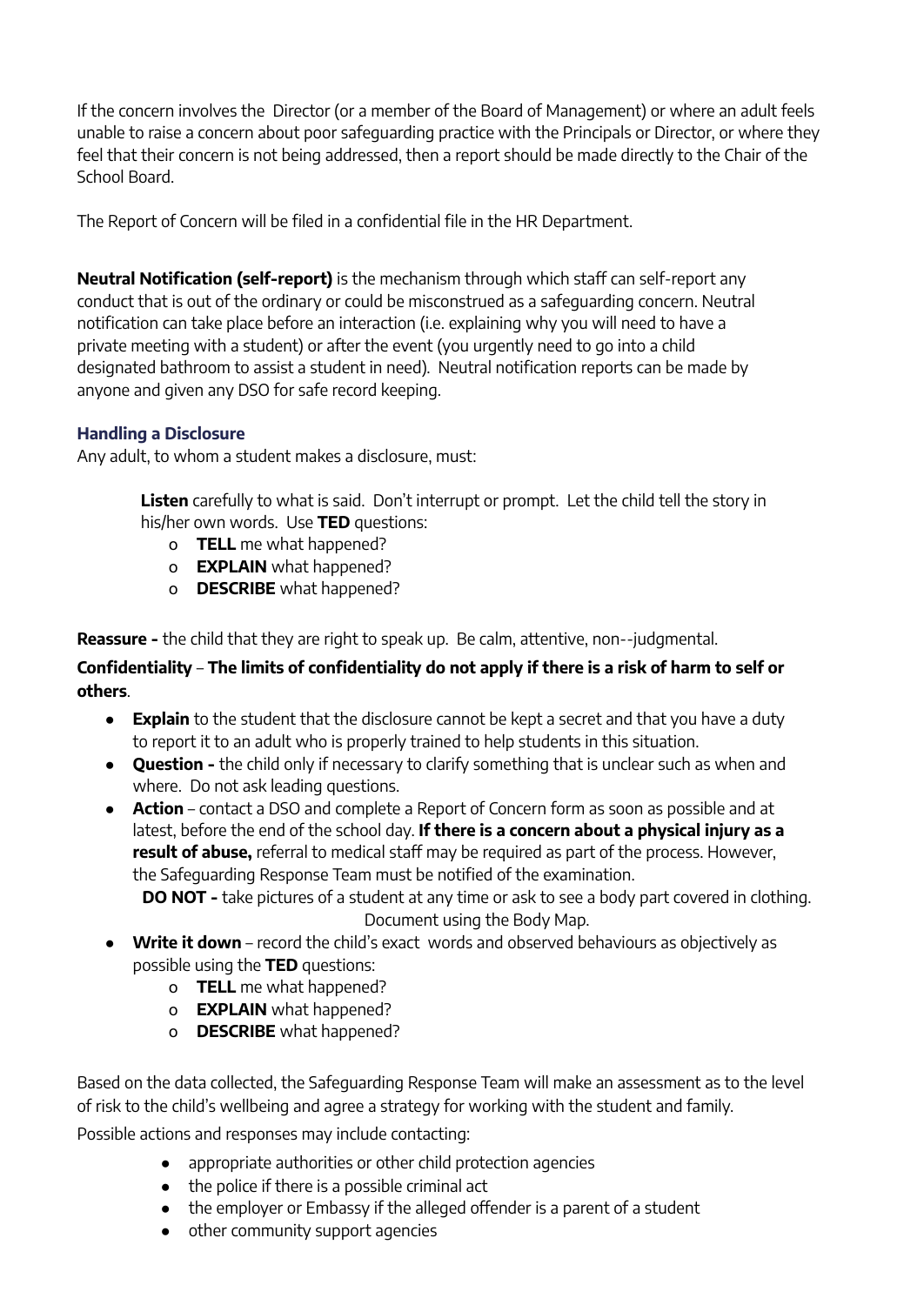#### **Feedback**

Each person who reports a concern should expect to receive feedback from the DSO or DSL that the concern has been dealt with. Any relevant information and/or follow up will be provided to staff on a "need to know" basis only. Any information shared with a member of staff in this way must be held confidentially to themselves.

If there is no feedback, and there is on-‐going cause for concern, then the reporter should contact the DSO to make sure that action is being taken.

If the reporter has cause to believe the actions taken are insufficient, they may escalate the concern to the level of DSL.

#### **Record Keeping**

Locating all information regarding safeguarding in a central place ensures that any patterns of concern are more easily identified.

**Incident Case Files** - The detailed, confidential case files relating to any incident will be maintained by a designated DSO. Completed case files, with all original documentary evidence, must be sent to the Lead Counselor (DSO) who will maintain these files for up to 10 years after the student graduates in secure, fireproof storage.